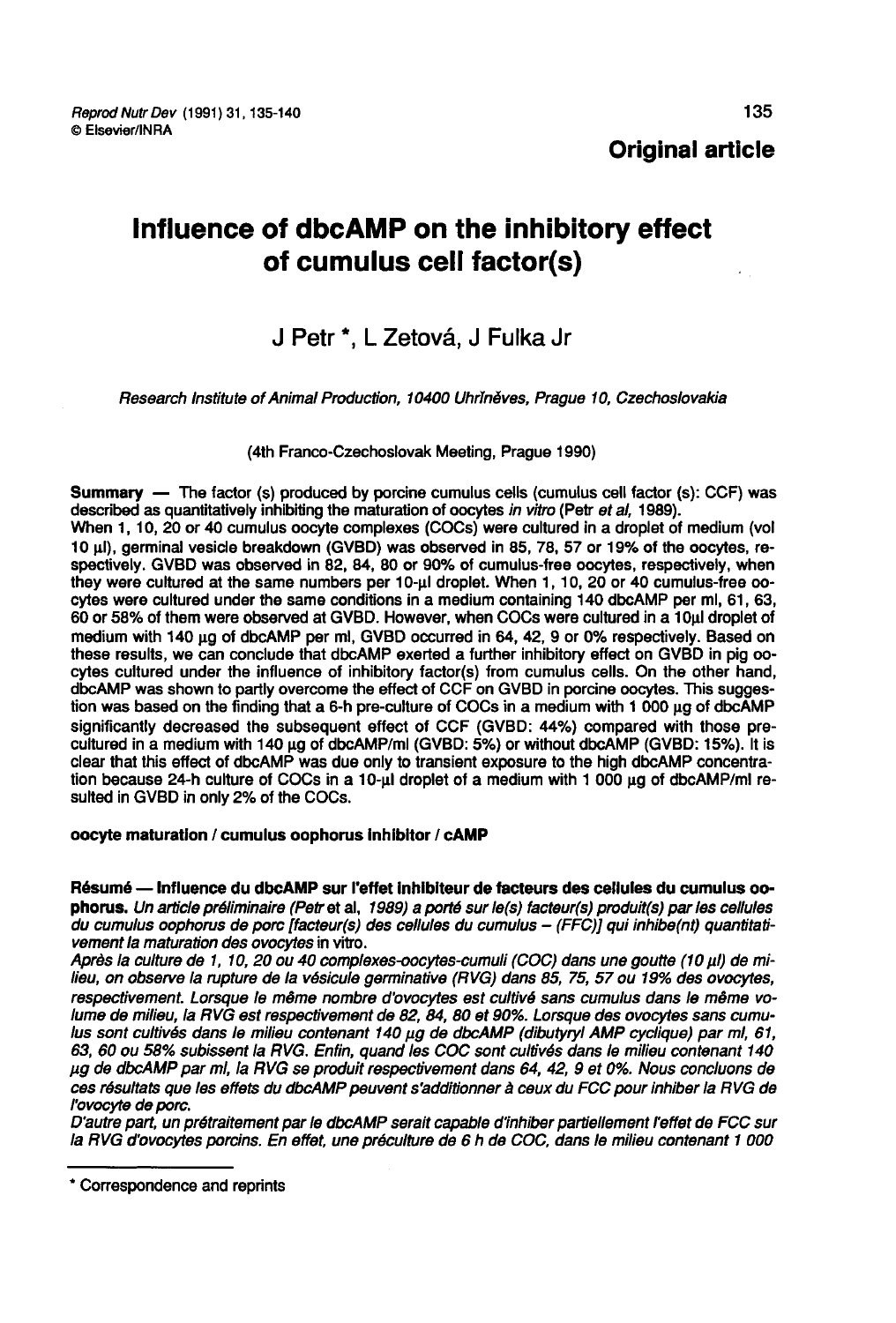lag/mi de dbcAMP, a diminué significativement I effet subséquent de FCC (44 % de RVG); la préculture dans un milieu contenant 40 lag de disculture dans un milieu contenant 40 lag/mi de disc<br>Alans un milieu contenant 40 μg de discAMP/ml ou sans db cAMP a donné respectivement 5 et 15%<br>de RVG. Il est clair que l'effet de di de RVG. Il est clair que l'effet de dbcAMP est dû au traitement transitoire à forte concentration : 24 h dans un milieu contenant 40 µg de dbcAMP/ml ou sans db cAMP a donné respectivement 5 et 15%<br>de RVG. Il est clair que l'effet de dbcAMP est dû au traitement transitoire à forte concentration : 24 h<br>de culture de COC dans 10 de RVG.

maturation ovocytaire / Inhibition / cumulus oophorus / AMPc

# INTRODUCTION

In vivo fully grown, non-atretic follicles are arrested before the first meiotic division until the preovulatory surge of gonadotropins initiates meiosis resumption (Thibault, 1977). Follicle-enclosed oocytes cultured in vitro remain immature until they are ex-<br>posed to luteinizing hormone (LH) (Lieberman et al. 1976). However, when oocytes are liberated from antral follicles and cultured, they resume meiotic maturation spontaneously, independently of hormonal stimulation (Pincus and Enzman, 1935). These observations indicate that follicular cells are responsible for meiotic arrest (Sato and Koide, 1987; Thibault et al, 1987). The mechanism involved in the maintenance of meiotic arrest has not yet been determined but studies in laboratory animals indicate that there may be more than one means of control.

To date, several potential inhibitors have been described: cyclic adenosine 3', 5' monophosphate (cAMP), oocyte maturation inhibitor (OMI), granulosa cell factor (GCF) and, lately, purine nucleotides (Sato and Koide, 1987).

Dekel et al (1988) have suggested that in the rat, cAMP has a dual role in the regulation of oocyte maturation. Lower levels of this nucleotide act to maintain meiotic arrest, while elevated levels of cAMP mediate LH action to induce meiosis resumption. A similar dissociation between the inhibitory and the stimulatory action of cAMP on maturation of oocytes was observed in rabbits (Hosoi et al, 1989). In the mouse,

follicular components such as follicular fluid could synergize with cAMP to prevent meiotic resumption (Downs and Eppig, 1984).

As described in our previous study (Petr et al, 1989), porcine cumulus cells produce at least one factor quantitatively inhibiting germinal vesicle breakdown (GVBD) in pig oocytes. This inhibitory factor acts indirectly on oocytes through the mediation of cumulus cells. The inhibition of GVBD is reversible but the addition of LH or heparin only partially overcomes the inhibitory action.

The present study was undertaken to clarify the influence of cAMP analog, dibutyryl cyclic adenosine 3' S' monophosphate (dbcAMP), on the inhibitory effect of factor (s) from porcine cumulus cells.

# MATERIAL AND METHODS

Pig oocytes were aspirated from follicles of about 3-5 mm in diameter. Oocytes with compact cumuli were washed 3 times in medium and then cultured in 10-µl droplets of medium<br>under paraffin oil at 38 °C in air with 5% CO<sub>2</sub> for<br>24 b. Preliminary studies showed that after this 24 h. Preliminary studies showed that after this interval GVBD occurred under our culture conditions. The composition of the medium was the same as described by Fulka et al (1986). Denuded oocytes were prepared by repeated pipetting of cumulus-enclosed oocytes through a narrow pipette and cultured in the same way.

dbcAMP (Serva, Heidelberg, Germany) was used when the oocytes were cultured in 10-µl droplets of medium containing  $140$  or  $1000 \mu g$ of dbcAMP per ml.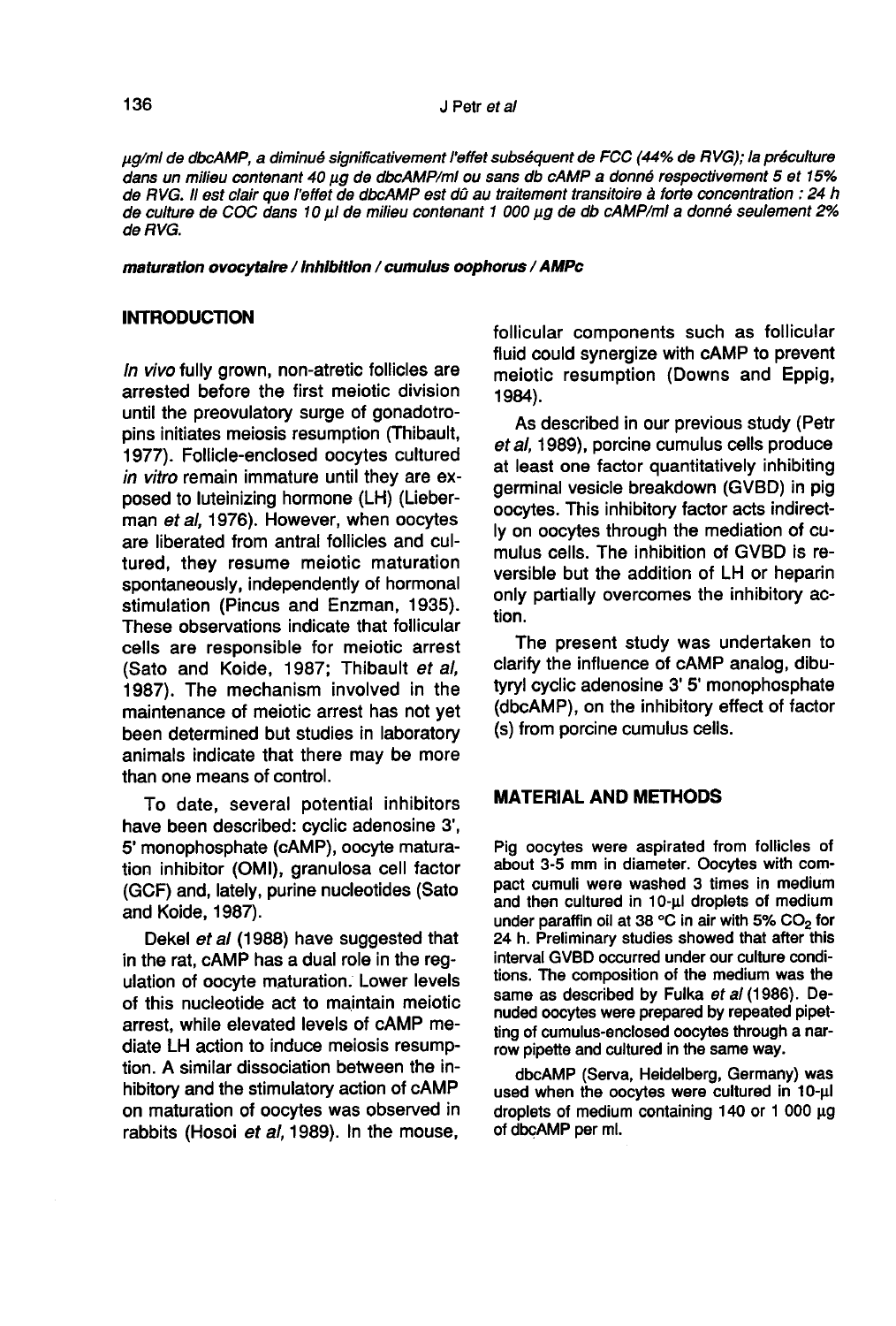The influence of dbcAMP on the inhibitory effect of factor(s) from cumulus cells was investigated using the culture of different numbers (1, 10, 20, 40) of denuded or cumulus-enclosed oocytes in a 10-ul droplet of medium with or without dbcAMP (140  $\mu$ g/ml) for 24 h.

The influence of transient exposure of COCs to dbcAMP on the subsequent inhibitory effect of factor(s) from cumulus cells was studied as follows: four groups of 10 COCs were precultured for 6 h in a 10-ul droplet of medium with different concentrations of dbcAMP (0, 140 or 1 000 µg/ml). Following this interval, the COCs (ie 40 COCs) were carefully washed and cultured together in one 10-ul droplet of medium without dbcAMP.

At the end of culture the oocytes were mount-<br>ed on slides, fixed in acetic alcohol (1:3 v/v) for<br>at least 24 h, stained with 1% orcein and exam-<br>ined under a phase contrast microscope. Re-<br>sults were compared with the  $\$ ed on slides, fixed in acetic alcohol (1:3 v/v) for at least 24 h, stained with 1 % orcein and examined under a phase contrast microscope. Results were compared with the  $\chi^2$  analysis.

#### RESULTS

As described previously (Petr et al, 1989), a high concentration of cumulus cells exerts a quantitative inhibitory effect upon GVBD of porcine oocytes cultured in vitro.

When 1, 10, 20 or 40 COCs were cultured for  $24$  h in a  $10$ - $\mu$ l droplet of culture medium, GVBD was observed in 85, 78, 57 and 19%, respectively (fig 1). The percentage of GVBD in denuded oocytes cultured under the same conditions was not influenced by the increasing number of oocytes per 10-µl droplet and was about 80%. When 1, 10, 20 or 40 denuded oocytes were cultured in a 10-µl droplet of medium with 140 µg of dbcAMP per ml, GVBD was observed in 61, 63, 60 or 58% of oocytes, respectively. However, when the same numbers of COCs were cultured in a medium with dbcAMP, the GVBD percentage was 64, 42, 9 and 0%, respectively.

Based on these data we can conclude that dbcAMP can exert a further inhibitory

effect on GVBD in oocytes cultured under the influence of inhibitory factor(s) produced by cumulus cell.

To test the effect of temporal exposure of pig oocytes to dbcAMP on the effects of inhibitory factor(s) from cumulus cells (fig 2), 4 groups of 10 COCs were pre-cultured<br>in 10-µl droplets for 6 h. After this interval<br>the COCs were removed, carefully washed the COCs were removed, carefully washed and cultured together in one 10-ul droplet (ie 40 oocytes per droplet) of medium with or without dbcAMP for 18 h. The maturation of oocytes pre-cultured in dbcAMPfree medium or in medium with  $140 \mu g$  of dbcAMP per ml was significantly inhibited (GVBD 15 or 5%, respectively). However, 6-h exposure of 10 oocytes per droplet to a



Fig 1. The influence of dbcAMP on the effect of inhibitory factor from porcine cumulus cells. Different numbers of COCs were cultured in medium without (-■) or with 140 µg of dbcAMP per ml (----). Denuded oocytes were cultured at the same numbers in the medium without  $(-\bullet -)$  or with dbcAMP  $(-O-)$ .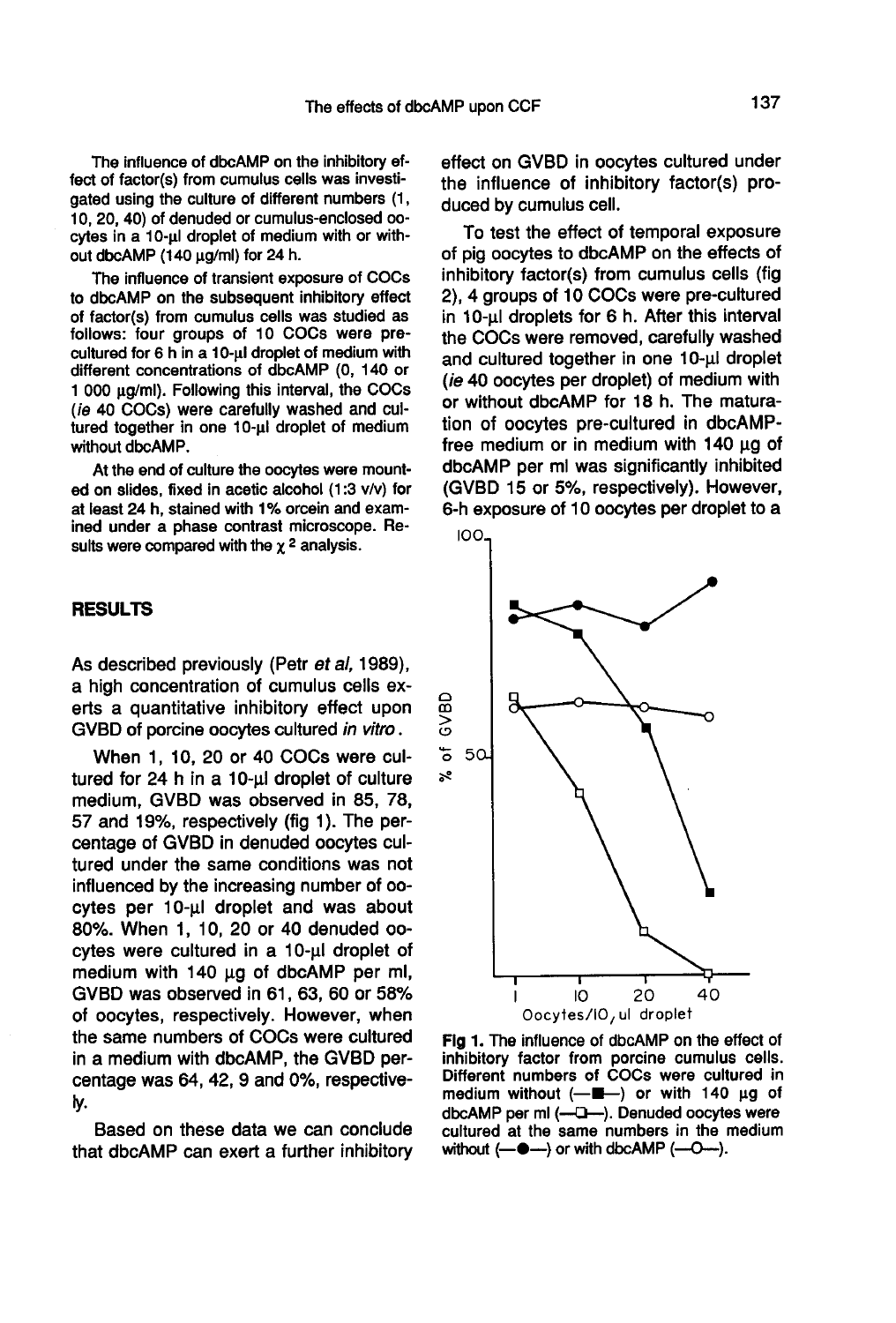

Fig 2. The influence of transient exposure of COCs to dbcAMP upon the inhibitory effect of factor from porcine cumulus cells. Before exposition to the inhibitory influence of factor from cumulus cells, COCs were pre-cultured for 6 h in the medium without dbcAMP (horizontally hatched column), or in the medium with 140 μg of dbcAMP per ml (cross hatched column), or in the medium with 1 000 μg of dbcAMP per ml (transversely hatched column). The percentage of GVBD in COCs cultured in the medium with 1 000 µg of dbcAMP per ml for 24 h is shown by the vertically hatched column. Control oocytes were cultured for 24 h in dbcAMP-free medium in numbers of 10 (blank column) or 40 (black column) per 10 µl droplet. Statistically significant differences ( $P < 0.01$ ) are indicated by different numbers above columns.

medium with 1 000  $\mu$ g of dbcAMP per ml could partially overcome the subsequent effects of high COC: medium vol ratio (GVBD 44%). On the other hand, 24-h culture of 40 oocytes in a 10-µl droplet of medium with 1 000  $\mu$ g of dbcAMP per ml did not exert a similar effect (GVBD 2.5%).

When 10 or 40 COCs were cultured for control in the dbcAMP-free medium, GVBD was observed in 88% or 17% after 24 h.

# **DISCUSSION**

Cyclic AMP has been proposed as a physiological intrafollicular inhibitor of oocyte maturation. The inhibitory effect of cAMP derivates on isolated oocytes and be overcome by luteinizing hormone (LH) (Dekel and Beers, 1978, 1980).

The present study demonstrates that the inhibition of GVBD in pig oocytes, which is due to the effect of factor(s) from cumulus, can be further increased by the addition of dbcAMP. A similar effect on pig oocyte maturation was observed after the culture of oocytes in medium with dbcAMP and testosterone (Rice and McGaughey, 1981). The authors concluded that this inhibitory action was mediated through cumulus cells. Cyclic AMP can stimulate aromatase activity in cultured granulosa cells. Oestrogen may be implicated in the observed inhibition of pig oocyte maturation (Richter and McGaughey, 1979; Racowsky and McGaughey, 1982). In the light of these data we cannot exclude the possibility that steroids are at least partly involved in the action of inhibitory factor(s) produced by porcine cumulus cells.

Our results suggest that cAMP may play a significant role in the intrafollicular arrest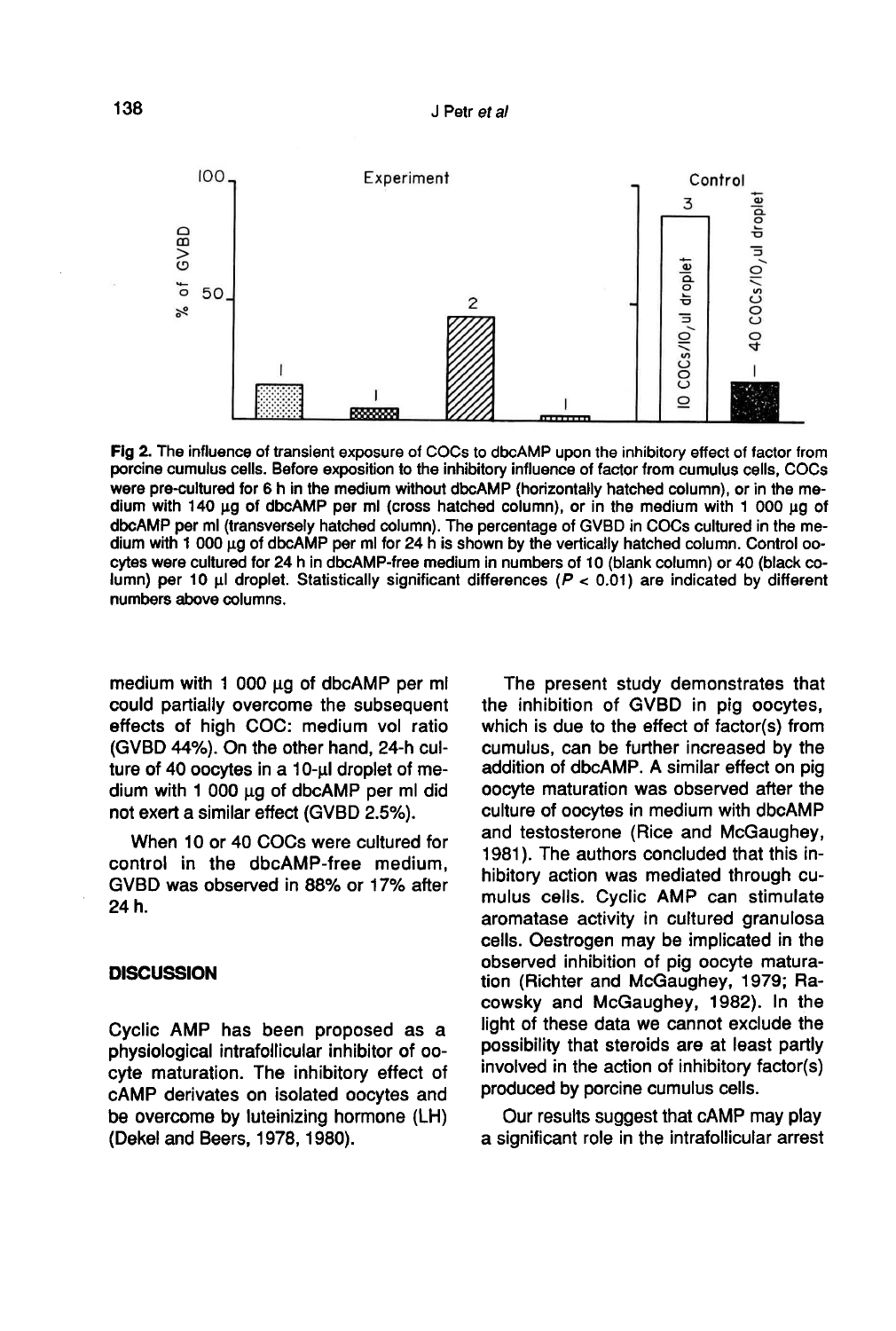of oocyte meiosis in pigs, as was demonstrated in other mammalian species (Cho et al, 1974; Dekel and Beers, 1978; Dekel et al, 1984, 1988; Hosoi et al, 1989), and they are consistent with other reports on pig oocyte maturation (Racowsky, 1983, 1985).

On the other hand, it is well established that cAMP plays a role as a mediator of LH induction of oocyte maturation (Dekel and Sherizly, 1983; Dekel et al, 1988).

It was suggested by Dekel and Sherizly (1983) that LH-induced maturation is a cAMP-mediated response during which cAMP levels are elevated. We have tried to mimic this situation by the transient exposure of COCs under the influence of inhibitory factor from cumulus cells to dbcAMP at a concentration of  $1000 \mu$ g per ml. Six-h culture of only 10 oocytes per droplet was shown to be insufficient to influence the resumption of meiosis; 18 h appears to be sufficient either to affect the arrest of meiosis or to induce the GVBD. For this reason, 6-h pre-culture of COCs was performed before 18-h exposure of oocytes to the influence of inhibitory factor(s) from cumulus cells. This transient exposure to dbcAMP significantly increased the percentage of GVBD in COCs subsequently exposed to the influence of a high amount of cumulus cells, which is usually able to inhibit GVBD. Permanent exposure to this concentration of dbcAMP or tran-<br>sient exposure to lower dbcAMP levels (0<br>or 40 μg/ml) had no similar effect.<br>These sheepestings land support to the

These observations lend support to the suggestion that in pigs, as in rats (Dekel et al, 1988) and rabbits (Hosoi et al, 1989), the increased dbcAMP concentration can affect the cumulus cells and interrupt communication in the COCs. This is consistent with our previous observation that denuded pig oocytes are not affected by the influence of inhibitory factor(s) from cumulus cells. During the permanent culture of COCs in medium with 1 000 µg of dbcAMP per ml, the COCs could be maintained at the GV stage by dbcAMP alone because denuded pig oocytes did not undergo GVBD after culture in the medium with this concentration of dbcAMP (data not shown).

Since LH was described to partially overcome the inhibitory effect of cumulus cells (Petr et al, 1989) and LH is known to induce oocyte maturation through its effect on the somatic follicular periovarian cells (Dekel and Beers, 1980), we can suggest that in pre-ovulatory follicles of the pig, in response to LH, follicular cAMP levels are elevated; these increased cAMP levels interrupt communication in the COCs, and the flow of inhibitors (including cAMP and inhibitory factor(s) produced by cumulus cells) to the oocyte decline. Following this, meiosis can resume.

Based on these observations we can conclude, at least in relation with cumulus cell inhibitory factor(s), that cAMP plays a dual role in the maturation of pig oocyte. It is involved in the maintenance of meiotic arrest and in the LH-mediated processes which cause the GVBD.

# **REFERENCES**

- Cho WK, Stern S, Biggers JD (1974) Inhibitory effect of dibutyryl cAMP on mouse oocyte maturation in vitro. J Exp Zool 187, 383-386
- Dekel N, Aberdam E, Sherizly I (1984) The spontaneous maturation in vitro of rat cumulus-enclosed oocyte is inhibited by forskolin. Biol Repmd 31, 244-250
- Dekel N, Beers WH (1978) Rat oocyte maturation in vitro: relief of cyclic AMP inhibition by gonadotropins. Proc Natl Acad Sci USA 75, 4364-4373
- Dekel N, Beers WH (1980) Development of rat oocyte in vitro: inhibition and induction of maturation in the presence or absence of the cumulus oophorus. Dev Biol 75, 247-252